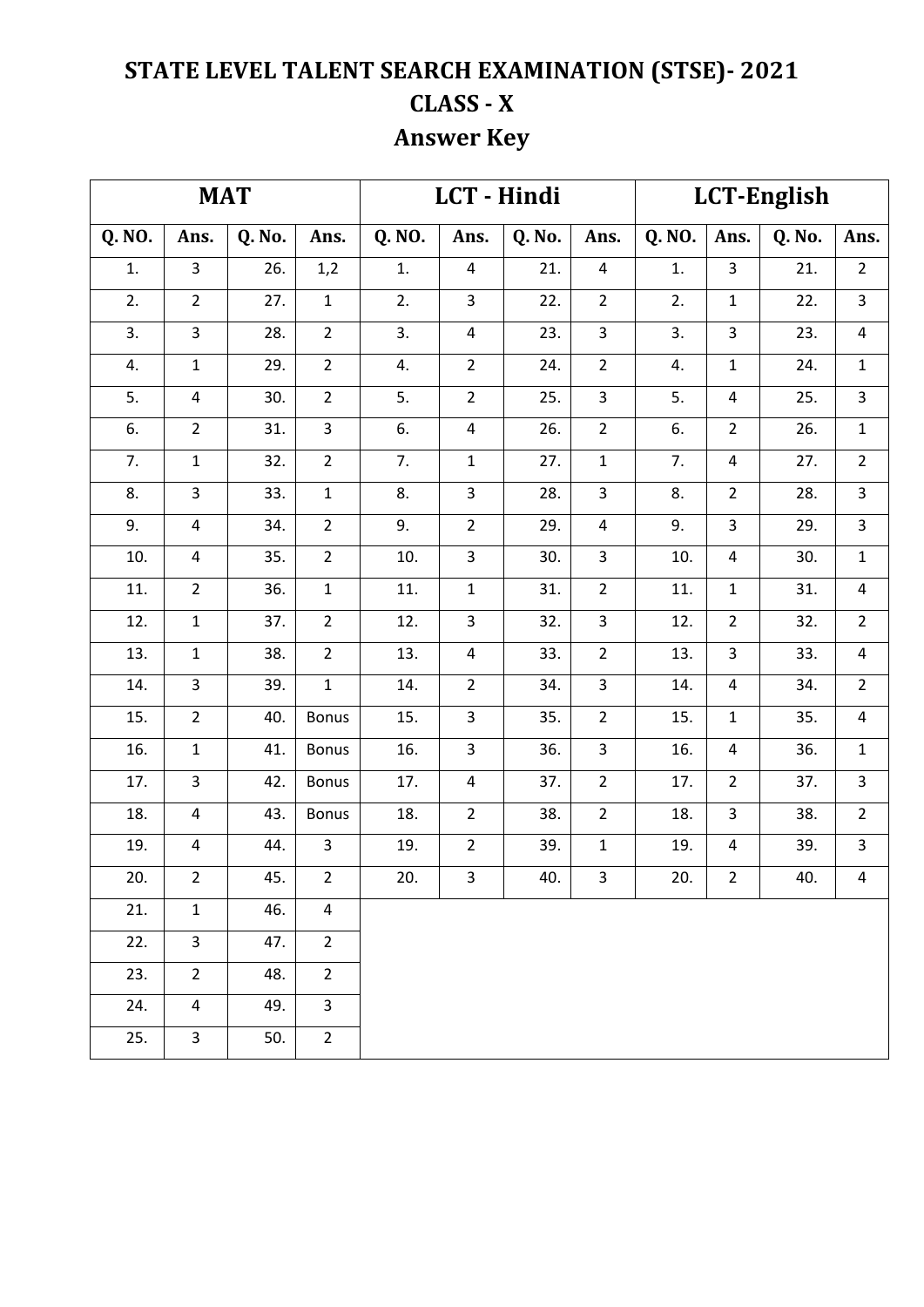# **STATE LEVEL TALENT SEARCH EXAMINATION (STSE)- 2021 CLASS - X**

**Answer Key**

| <b>SAT</b> |                         |        |                         |        |                         |               |                         |
|------------|-------------------------|--------|-------------------------|--------|-------------------------|---------------|-------------------------|
| Q. NO.     | Ans.                    | Q. No. | Ans.                    | Q. NO. | Ans.                    | <b>Q. No.</b> | Ans.                    |
| 1.         | $\overline{\mathbf{4}}$ | 26.    | $\overline{\mathbf{3}}$ | 51.    | 3                       | 76.           | $\overline{2}$          |
| 2.         | $\overline{\mathbf{4}}$ | 27.    | $\mathsf{3}$            | 52.    | $\overline{2}$          | 77.           | $\mathbf{1}$            |
| 3.         | 3                       | 28.    | $\overline{2}$          | 53.    | $\overline{2}$          | 78.           | $\overline{2}$          |
| 4.         | $\overline{\mathbf{4}}$ | 29.    | 3                       | 54.    | $\overline{2}$          | 79.           | 3                       |
| 5.         | $\mathbf{1}$            | 30.    | $\overline{\mathbf{4}}$ | 55.    | $\overline{2}$          | 80.           | $\pmb{4}$               |
| 6.         | 3                       | 31.    | $\overline{2}$          | 56.    | $\overline{\mathbf{4}}$ | 81.           | $\overline{2}$          |
| 7.         | $\overline{\mathbf{4}}$ | 32.    | $\overline{2}$          | 57.    | 3                       | 82.           | $\mathbf{1}$            |
| 8.         | 3                       | 33.    | $\overline{\mathbf{4}}$ | 58.    | $\overline{2}$          | 83.           | 3                       |
| 9.         | 3                       | 34.    | $\overline{2}$          | 59.    | $\overline{2}$          | 84.           | $\overline{2}$          |
| 10.        | $\overline{\mathbf{4}}$ | 35.    | 3                       | 60.    | 3                       | 85.           | $\overline{\mathbf{4}}$ |
| 11.        | $\overline{2}$          | 36.    | $\mathbf{1}$            | 61.    | $\overline{2}$          | 86.           | $\mathbf 1$             |
| 12.        | 3                       | 37.    | $\overline{2}$          | 62.    | $\mathbf 1$             | 87.           | $\overline{2}$          |
| 13.        | $\overline{2}$          | 38.    | $\overline{\mathbf{4}}$ | 63.    | 3                       | 88.           | 3                       |
| 14.        | 3                       | 39.    | $\overline{2}$          | 64.    | $\pmb{4}$               | 89.           | $\pmb{4}$               |
| 15.        | $\overline{2}$          | 40.    | $\mathbf{1}$            | 65.    | $\mathbf 1$             | 90.           | $\overline{2}$          |
| 16.        | $\mathbf 1$             | 41.    | $\overline{2}$          | 66.    | $\mathbf 1$             |               |                         |
| 17.        | 4                       | 42.    | 3                       | 67.    | $\overline{2}$          |               |                         |
| 18.        | 4                       | 43.    | $\mathbf 1$             | 68.    | 3                       |               |                         |
| 19.        | $\mathbf{1}$            | 44.    | 3                       | 69.    | $\overline{2}$          |               |                         |
| 20.        | $\overline{2}$          | 45.    | 4                       | 70.    | 3                       |               |                         |
| 21.        | $\mathbf 1$             | 46.    | $\overline{2}$          | 71.    | $\overline{2}$          |               |                         |
| 22.        | $\overline{4}$          | 47.    | 3                       | 72.    | $1\,$                   |               |                         |
| 23.        | $\overline{2}$          | 48.    | $\mathbf{1}$            | 73.    | $\mathsf{3}$            |               |                         |
| 24.        | $\overline{4}$          | 49.    | 3                       | 74.    | 3                       |               |                         |
| 25.        | 3                       | 50.    | $\mathbf{1}$            | 75.    | $\overline{\mathbf{4}}$ |               |                         |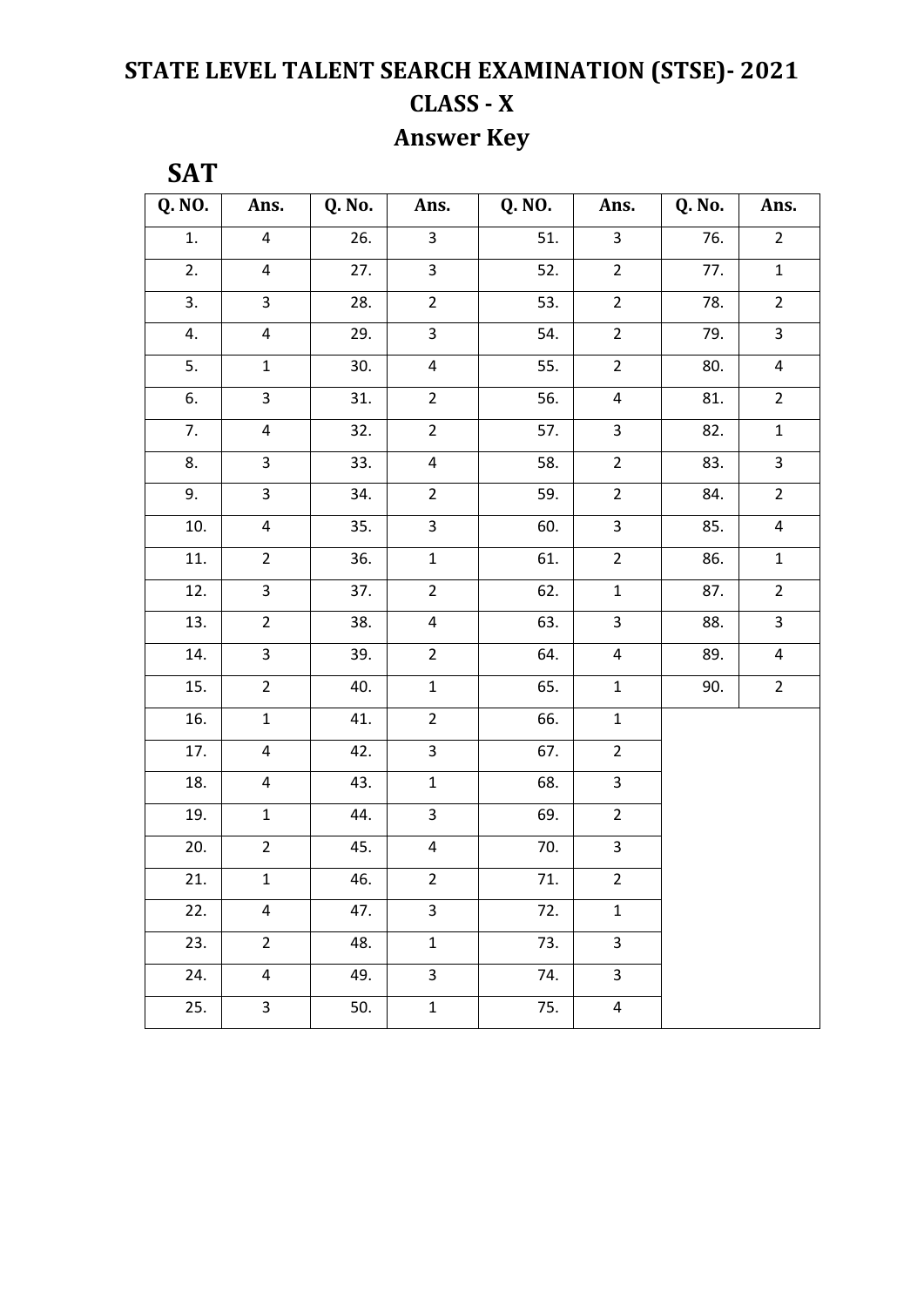## **STATE LEVEL TALENT SEARCH EXAMINATION (STSE)- 2021 CLASS - XII**

#### **Answer Key**

#### **(Science/Com./Arts/Common)**

|        | <b>MAT</b>              |        |                         |        | LCT - Hindi<br><b>LCT-English</b> |        |                         |        |                |        |                |  |
|--------|-------------------------|--------|-------------------------|--------|-----------------------------------|--------|-------------------------|--------|----------------|--------|----------------|--|
| Q. NO. | Ans.                    | Q. No. | Ans.                    | Q. NO. | Ans.                              | Q. No. | Ans.                    | Q. NO. | Ans.           | Q. No. | Ans.           |  |
| 1.     | 3                       | 26.    | $\overline{4}$          | 1.     | $\overline{2}$                    | 21.    | $\overline{2}$          | 1.     | $\overline{2}$ | 21.    | $\overline{2}$ |  |
| 2.     | $\pmb{4}$               | 27.    | $\overline{2}$          | 2.     | $\overline{3}$                    | 22.    | $\overline{\mathbf{4}}$ | 2.     | $\mathbf{1}$   | 22.    | 3              |  |
| 3.     | $\mathbf{1}$            | 28.    | $\mathbf{1}$            | 3.     | $\overline{4}$                    | 23.    | $\overline{2}$          | 3.     | $\overline{3}$ | 23.    | 4              |  |
| 4.     | 4                       | 29.    | 3                       | 4.     | $\overline{3}$                    | 24.    | $\pmb{4}$               | 4.     | 4              | 24.    | $\overline{2}$ |  |
| 5.     | 3                       | 30.    | $\mathbf{1}$            | 5.     | $\mathbf{1}$                      | 25.    | $\overline{2}$          | 5.     | 3              | 25.    | 3              |  |
| 6.     | $\overline{2}$          | 31.    | $\mathbf{1}$            | 6.     | 3                                 | 26.    | $\overline{2}$          | 6.     | $\mathbf{1}$   | 26.    | $\mathbf 1$    |  |
| 7.     | $\pmb{4}$               | 32.    | $\overline{2}$          | 7.     | $\overline{2}$                    | 27.    | $\mathbf 1$             | 7.     | 4              | 27.    | $\overline{2}$ |  |
| 8.     | $\mathbf{1}$            | 33.    | 3                       | 8.     | $\mathbf 1$                       | 28.    | 3                       | 8.     | 3              | 28.    | 3              |  |
| 9.     | 4                       | 34.    | $\mathbf{1}$            | 9.     | 3                                 | 29.    | 1                       | 9.     | $\overline{2}$ | 29.    | $\overline{2}$ |  |
| 10.    | 3                       | 35.    | $\pmb{4}$               | 10.    | $\overline{2}$                    | 30.    | $\overline{\mathbf{4}}$ | 10.    | 3              | 30.    | $\mathbf 1$    |  |
| 11.    | $\mathbf{1}$            | 36.    | $\overline{2}$          | 11.    | $\overline{3}$                    | 31.    | $\overline{2}$          | 11.    | 4              | 31.    | 3              |  |
| 12.    | $\mathbf{1}$            | 37.    | $\sqrt{4}$              | 12.    | $\mathbf 1$                       | 32.    | $\mathbf{1}$            | 12.    | 3              | 32.    | 3              |  |
| 13.    | $\overline{2}$          | 38.    | $\mathbf{1}$            | 13.    | $\mathbf 1$                       | 33.    | $\overline{\mathbf{4}}$ | 13.    | $\overline{2}$ | 33.    | 4              |  |
| 14.    | $\pmb{4}$               | 39.    | 3                       | 14.    | $\overline{2}$                    | 34.    | $\mathbf{1}$            | 14.    | 3              | 34.    | $\mathbf{1}$   |  |
| 15.    | $\overline{2}$          | 40.    | $\overline{2}$          | 15.    | $\overline{4}$                    | 35.    | $\overline{2}$          | 15.    | 4              | 35.    | 3              |  |
| 16.    | 4                       | 41.    | 3                       | 16.    | $\mathbf{1}$                      | 36.    | 3                       | 16.    | $\overline{2}$ | 36.    | $\overline{2}$ |  |
| 17.    | $\overline{2}$          | 42.    | $\pmb{4}$               | 17.    | $\overline{2}$                    | 37.    | $\overline{2}$          | 17.    | 3              | 37.    | 3              |  |
| 18.    | 3                       | 43.    | 2                       | 18.    | $\overline{4}$                    | 38.    | $\mathbf{1}$            | 18.    | 1              | 38.    | 1              |  |
| 19.    | $\mathbf{1}$            | 44.    | 3                       | 19.    | $\mathbf 1$                       | 39.    | 4                       | 19.    | $\overline{2}$ | 39.    | 3              |  |
| 20.    | 3                       | 45.    | $\mathbf{1}$            | 20.    | $\mathbf{3}$                      | 40.    | $\mathbf{1}$            | 20.    | $\mathbf{1}$   | 40.    | $\mathbf{1}$   |  |
| 21.    | $\overline{4}$          | 46.    | $\overline{2}$          |        |                                   |        |                         |        |                |        |                |  |
| 22.    | $\overline{\mathbf{3}}$ | 47.    | 3                       |        |                                   |        |                         |        |                |        |                |  |
| 23.    | $\overline{2}$          | 48.    | $\overline{\mathbf{4}}$ |        |                                   |        |                         |        |                |        |                |  |
| 24.    | $\overline{\mathbf{3}}$ | 49.    | $\overline{2}$          |        |                                   |        |                         |        |                |        |                |  |
| 25.    | $\overline{4}$          | 50.    | $\overline{2}$          |        |                                   |        |                         |        |                |        |                |  |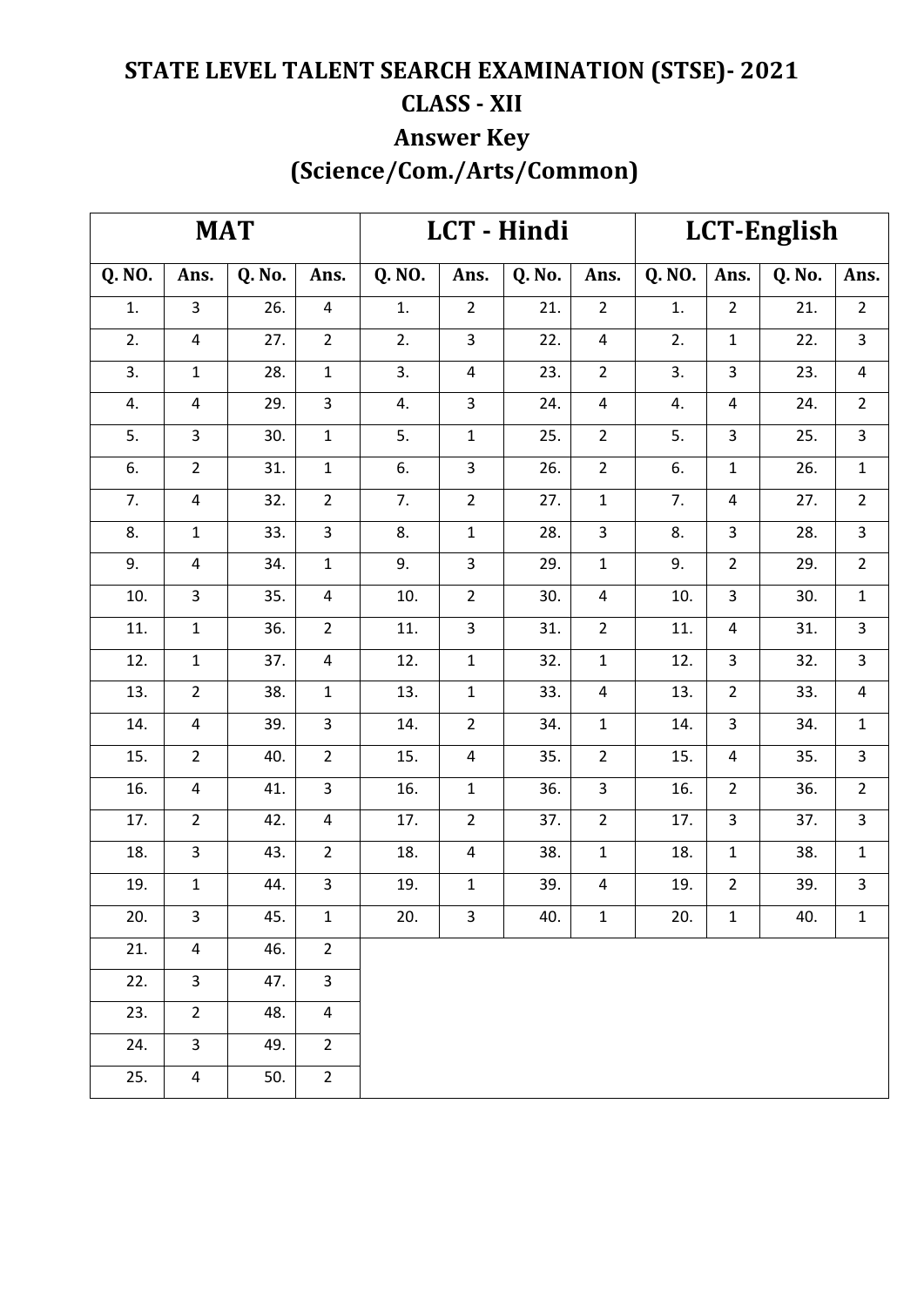#### **STATE LEVEL TALENT SEARCH EXAMINATION (STSE)- 2021 CLASS - XII Answer Key**

## **SAT (Science)**

| Q. NO. | Ans.                    | <b>Q. No.</b> | Ans.                    | Q. NO. | Ans.                    | Q. NO. | Ans.                    |                         | Q. NO.<br>Ans. |                |                         |
|--------|-------------------------|---------------|-------------------------|--------|-------------------------|--------|-------------------------|-------------------------|----------------|----------------|-------------------------|
|        |                         |               |                         |        |                         |        | <b>BIOLOGY</b>          | <b>MATHEMATICS</b>      |                | <b>BIOLOGY</b> | <b>MATHEMATICS</b>      |
| 1.     | $\overline{4}$          | 26.           | $\mathbf{3}$            | 51.    | $\mathsf 3$             | 61.    | $\mathbf 1$             | $\mathbf 1$             | 86.            | 3              | $\overline{3}$          |
| 2.     | $\overline{2}$          | 27.           | $\mathbf{1}$            | 52.    | $\overline{\mathbf{4}}$ | 62.    | 3                       | $\mathsf{3}$            | 87.            | $\mathbf 1$    | $\mathbf 1$             |
| 3.     | $\mathbf{1}$            | 28.           | $\mathbf 1$             | 53.    | $\overline{\mathbf{4}}$ | 63.    | $\overline{\mathbf{4}}$ | $\overline{2}$          | 88.            | $\mathbf 1$    | $\overline{2}$          |
| 4.     | $\overline{4}$          | 29.           | $\overline{2}$          | 54.    | $\mathbf{3}$            | 64.    | $\overline{2}$          | $\overline{4}$          | 89.            | 4              | $\overline{\mathbf{4}}$ |
| 5.     | $\overline{3}$          | 30.           | $\overline{4}$          | 55.    | $\overline{\mathbf{4}}$ | 65.    | $\mathbf{1}$            | $\mathbf 1$             | 90.            | 3              | $\mathbf 1$             |
| 6.     | $\overline{\mathbf{3}}$ | 31.           | $\mathbf{1}$            | 56.    | $\overline{\mathbf{3}}$ | 66.    | $\overline{\mathbf{4}}$ | $\overline{2}$          |                |                |                         |
| 7.     | $\mathbf{1}$            | 32.           | $\overline{2}$          | 57.    | $\mathbf{1}$            | 67.    | $\overline{2}$          | $\mathbf 1$             |                |                |                         |
| 8.     | $\overline{2}$          | 33.           | $\overline{\mathbf{4}}$ | 58.    | $\overline{\mathbf{4}}$ | 68.    | $\overline{3}$          | $\overline{\mathbf{4}}$ |                |                |                         |
| 9.     | $\overline{\mathbf{4}}$ | 34.           | $\mathbf 1$             | 59.    | $\mathbf{1}$            | 69.    | $\overline{2}$          | 3                       |                |                |                         |
| 10.    | $\overline{2}$          | 35.           | $\overline{2}$          | 60.    | $\overline{2}$          | 70.    | $\overline{3}$          | $\overline{2}$          |                |                |                         |
| 11.    | 3                       | 36.           | $\overline{2}$          |        |                         | 71.    | 4                       | $\mathbf 1$             |                |                |                         |
| 12.    | $\overline{2}$          | 37.           | $\overline{\mathbf{3}}$ |        |                         | 72.    | $\mathbf{1}$            | $\overline{\mathbf{4}}$ |                |                |                         |
| 13.    | $\mathbf{1}$            | 38.           | $\overline{\mathbf{4}}$ |        |                         | 73.    | 3                       | $\overline{\mathbf{4}}$ |                |                |                         |
| 14.    | $\overline{3}$          | 39.           | $\overline{\mathbf{3}}$ |        |                         | 74.    | $\mathbf{1}$            | $\overline{4}$          |                |                |                         |
| 15.    | $\overline{\mathbf{4}}$ | 40.           | $\overline{3}$          |        |                         | 75.    | $\overline{1}$          | $\overline{2}$          |                |                |                         |
| 16.    | $\overline{2}$          | 41.           | $\overline{\mathbf{4}}$ |        |                         | 76.    | 2,3                     | $\mathbf{3}$            |                |                |                         |
| 17.    | $\overline{2}$          | 42.           | $\overline{2}$          |        |                         | 77.    | $\overline{3}$          | $\overline{2}$          |                |                |                         |
| 18.    | $\mathbf{3}$            | 43.           | $\mathbf{1}$            |        |                         | 78.    | $\overline{4}$          | $\mathbf{3}$            |                |                |                         |
| 19.    | $\mathbf{1}$            | 44.           | $\overline{3}$          |        |                         | 79.    | $\mathbf{1}$            | $\overline{4}$          |                |                |                         |
| 20.    | $\mathbf{3}$            | 45.           | $\mathbf{1}$            |        |                         | 80.    | $2^{\circ}$             | $\mathbf{1}$            |                |                |                         |
| 21.    | $\overline{4}$          | 46.           | $2^{\circ}$             |        |                         | 81.    | $\overline{4}$          | $2^{\circ}$             |                |                |                         |
| 22.    | $2^{\circ}$             | 47.           | $\mathbf{3}$            |        |                         | 82.    | $\overline{3}$          | $\mathbf{3}$            |                |                |                         |
| 23.    | $\mathbf{3}$            | 48.           | $\overline{4}$          |        |                         | 83.    | 2 <sup>1</sup>          | $\overline{4}$          |                |                |                         |
| 24.    | $\overline{4}$          | 49.           | $\overline{2}$          |        |                         | 84.    | $\overline{2}$          | $\overline{2}$          |                |                |                         |
| 25.    | $\overline{2}$          | 50.           | $\mathbf{1}$            |        |                         | 85.    | $\mathbf{1}$            | $\overline{4}$          |                |                |                         |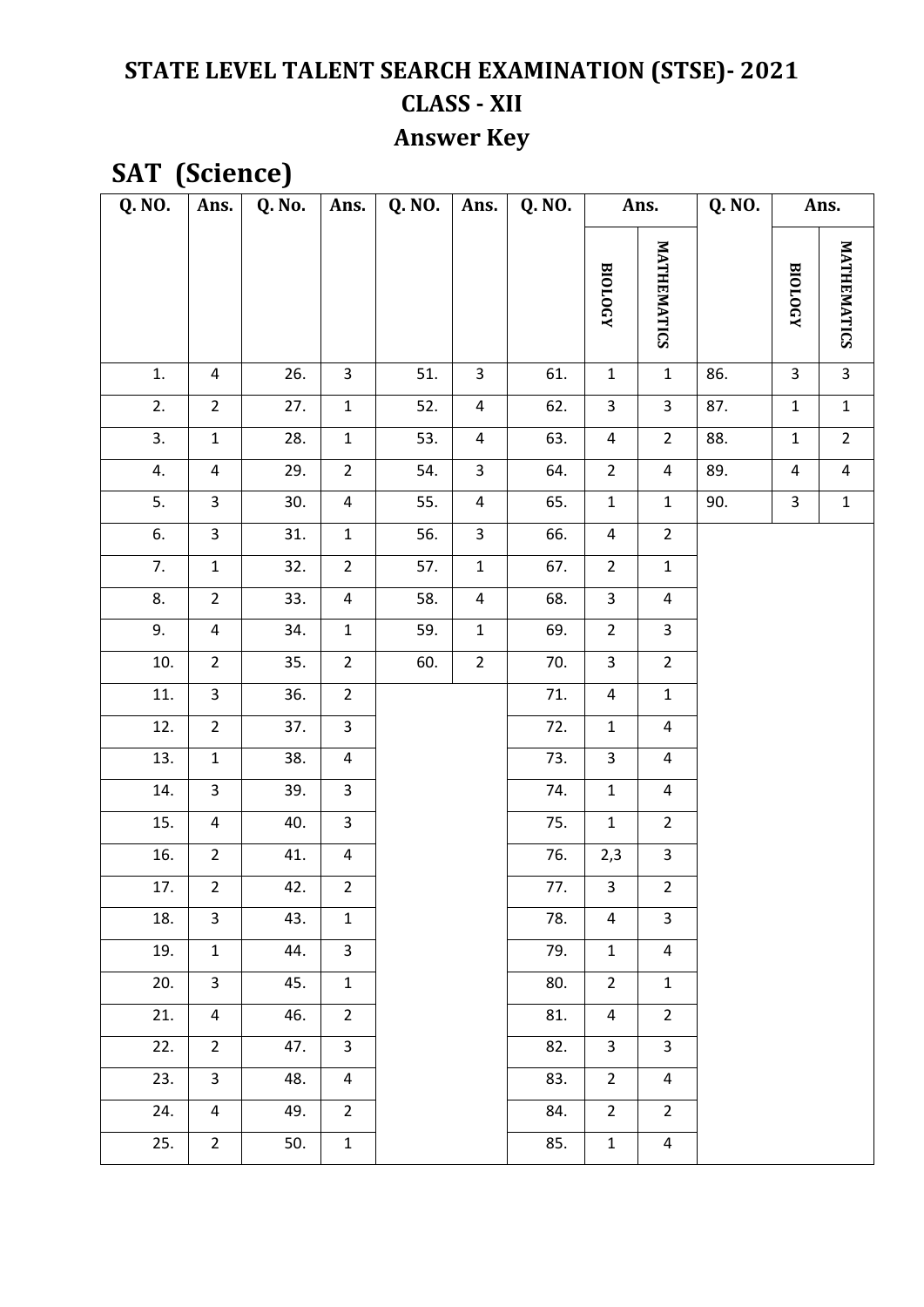#### **STATE LEVEL TALENT SEARCH EXAMINATION (STSE)- 2021**

### **CLASS - XII**

**Answer Key**

**SAT (Commerce)**

| Q.  | Ans.                    | Q.  | Ans.                    | Q. NO. | Ans.                    | Q. NO. | Ans.                    |                         | Q. NO.<br>Ans. |                         |                         |
|-----|-------------------------|-----|-------------------------|--------|-------------------------|--------|-------------------------|-------------------------|----------------|-------------------------|-------------------------|
| NO. |                         | No. |                         |        |                         |        | <b>ECONOMICS</b>        | MATHEMATICS             |                | <b>ECONOMICS</b>        | <b>MATHEMATICS</b>      |
| 1.  | $\overline{\mathbf{4}}$ | 26. | $\overline{\mathbf{3}}$ | 51.    | $\overline{2}$          | 61.    | $\overline{2}$          | $\mathbf 1$             | 86.            | $\overline{\mathbf{4}}$ | $\overline{3}$          |
| 2.  | $\overline{\mathbf{4}}$ | 27. | $\overline{2}$          | 52.    | $\mathbf{1}$            | 62.    | $\mathbf 1$             | $\mathbf{3}$            | 87.            | $\mathbf 1$             | $\mathbf 1$             |
| 3.  | $\overline{4}$          | 28. | $\overline{\mathbf{4}}$ | 53.    | $\mathbf 1$             | 63.    | $\mathbf 1$             | $\overline{2}$          | 88.            | $\overline{2}$          | $\overline{2}$          |
| 4.  | $\overline{3}$          | 29. | $\overline{2}$          | 54.    | $\overline{\mathbf{4}}$ | 64.    | $\pmb{4}$               | $\overline{\mathbf{4}}$ | 89.            | $\mathbf{1}$            | $\overline{\mathbf{4}}$ |
| 5.  | $\overline{2}$          | 30. | $\overline{2}$          | 55.    | $\mathbf{1}$            | 65.    | 3                       | $\mathbf 1$             | 90.            | $\overline{2}$          | $\mathbf 1$             |
| 6.  | $\overline{4}$          | 31. | $\mathbf{1}$            | 56.    | $\mathbf{3}$            | 66.    | $\overline{2}$          | $\overline{2}$          |                |                         |                         |
| 7.  | 3                       | 32. | $\overline{\mathbf{3}}$ | 57.    | $\overline{\mathbf{4}}$ | 67.    | $\mathbf 1$             | $\mathbf{1}$            |                |                         |                         |
| 8.  | $\mathbf{1}$            | 33. | $\mathbf{1}$            | 58.    | $\overline{\mathbf{4}}$ | 68.    | $\mathbf 1$             | $\pmb{4}$               |                |                         |                         |
| 9.  | $\mathbf{1}$            | 34. | $\overline{2}$          | 59.    | $\overline{2}$          | 69.    | $\overline{3}$          | $\overline{3}$          |                |                         |                         |
| 10. | $\overline{2}$          | 35. | $\overline{\mathbf{3}}$ | 60.    | $\overline{4}$          | 70.    | $\pmb{4}$               | $\overline{2}$          |                |                         |                         |
| 11. | $\mathbf{1}$            | 36. | $\overline{2}$          |        |                         | 71.    | $\overline{2}$          | $\mathbf 1$             |                |                         |                         |
| 12. | $\overline{2}$          | 37. | $\overline{\mathbf{3}}$ |        |                         | 72.    | $\overline{2}$          | $\overline{\mathbf{4}}$ |                |                         |                         |
| 13. | $\mathbf{1}$            | 38. | $\overline{3}$          |        |                         | 73.    | 3                       | $\overline{4}$          |                |                         |                         |
| 14. | $\overline{2}$          | 39. | $\overline{\mathbf{4}}$ |        |                         | 74.    | $\overline{2}$          | $\overline{\mathbf{4}}$ |                |                         |                         |
| 15. | $\overline{2}$          | 40. | $\overline{\mathbf{3}}$ |        |                         | 75.    | $\mathbf{1}$            | $\overline{2}$          |                |                         |                         |
| 16. | $\mathbf{1}$            | 41. | $\mathbf{1}$            |        |                         | 76.    | 3                       | $\overline{\mathbf{3}}$ |                |                         |                         |
| 17. | $\overline{3}$          | 42. | $\mathbf{1}$            |        |                         | 77.    | $\overline{a}$          | $\overline{2}$          |                |                         |                         |
| 18. | $\mathbf{1}$            | 43. | $\mathbf{1}$            |        |                         | 78.    | $\mathbf{1}$            | $\overline{3}$          |                |                         |                         |
| 19. | $\overline{4}$          | 44. | $\overline{2}$          |        |                         | 79.    | $\mathbf{3}$            | $\overline{4}$          |                |                         |                         |
| 20. | $\mathbf{1}$            | 45. | $\mathbf{1}$            |        |                         | 80.    | $\overline{3}$          | $\mathbf{1}$            |                |                         |                         |
| 21. | $\overline{2}$          | 46. | $\mathbf{1}$            |        |                         | 81.    | $\overline{2}$          | $\overline{2}$          |                |                         |                         |
| 22. | $\overline{3}$          | 47. | $\overline{4}$          |        |                         | 82.    | $\overline{4}$          | $\mathbf{3}$            |                |                         |                         |
| 23. | $\mathbf{1}$            | 48. | $\overline{3}$          |        |                         | 83.    | $\overline{4}$          | $\overline{4}$          |                |                         |                         |
| 24. | 1,4                     | 49. | $\overline{\mathbf{3}}$ |        |                         | 84.    | $\overline{2}$          | $\overline{2}$          |                |                         |                         |
| 25. | $\mathbf{3}$            | 50. | $\mathbf{1}$            |        |                         | 85.    | $\overline{\mathbf{3}}$ | 4                       |                |                         |                         |